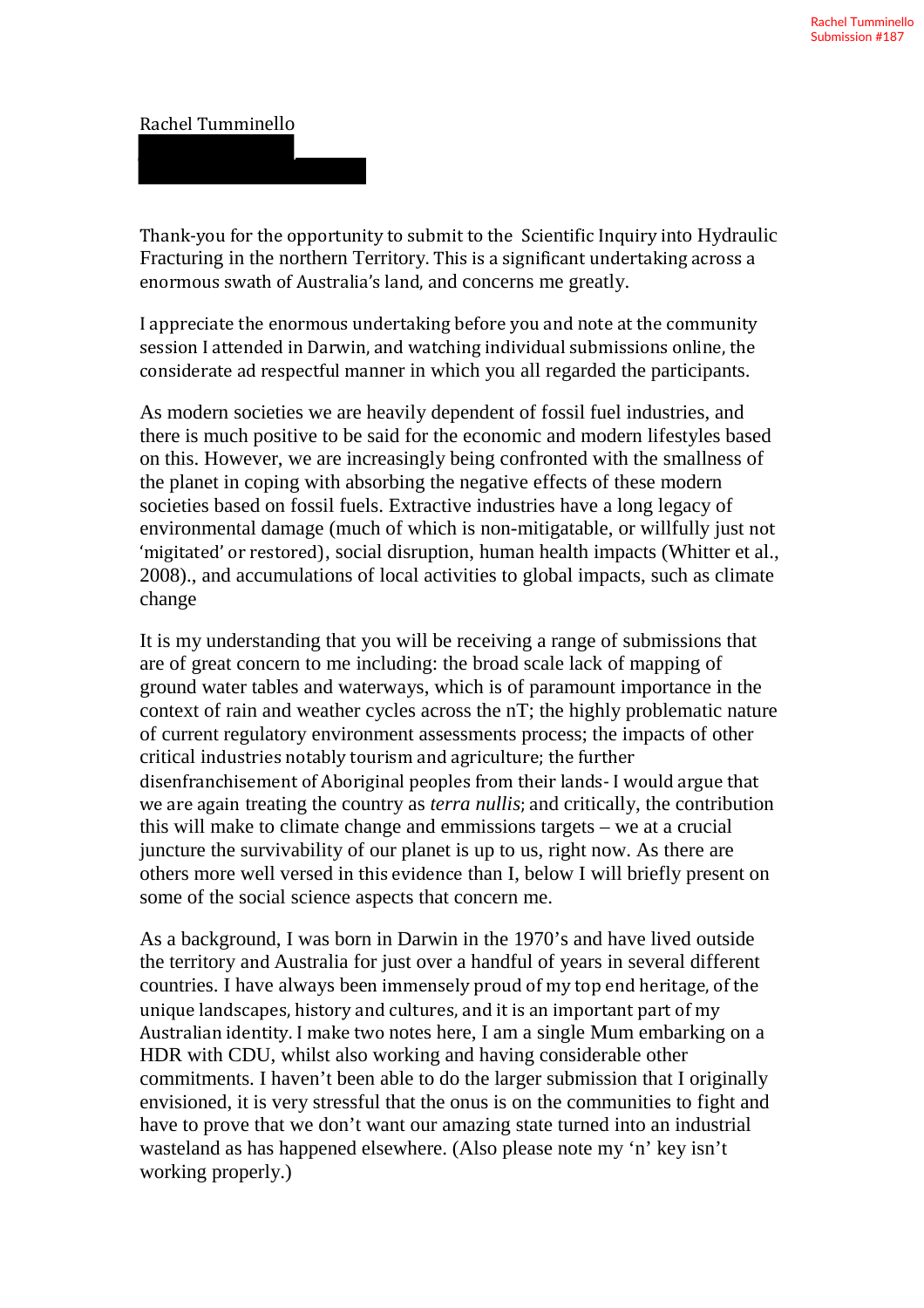In attempting to gather evidence for this submission, I was struck by the extent of social science research gaps, notably of psychological, sociological and critical social work investigation, into shale gas fracking impacts. Preliminary research suggests that there is a broad range of social issues attendant with the industry, and that 'fracking is fast becoming a civil and political rights issue' (Short & Szolucha, 2017 p2). Public and community perceptions of fracking has received some interest, however, the value of these is variable for our purposes in assessing the validity and application of broad scale fracking in the nT.

## 7.6 Social Impacts

Morrone et al (2015), examined perception of fracking in the context of social cohesion and sense of community, and explored characteristics that might influence community function. They draw from literature that states that psychological sense of community, perceptions of belonging, and social cohesion, relational ties between community members where shared values are a critical component, are important markers of the social health of a community. The findings provide preliminary evidence that unconventional natural gas extraction may be fracturing more than just shale; it may also be fractur-ing communities. Fracking may exacerbate pre-existing tension in a com- munity based on length of residence, sense of community, or perceptions of shared values. Morrone et al (2015) identified that a sense of community and social cohesion are sources of pride, as well as pride in where they live. The history and narrative of the nT is arguably a significant source of pride and identity for many residents, particularly those who have lived here for a long time. Furthermore, that resource exploitation hurts the community, notably the boom ad bust cycle of a lot of industries..

Short and Szolucha's (2017) research on social impacts of the fracking planning and exploration processes in Lancashire UK concluded that for the communities involved a form of 'collective trauma' was experienced. As with the territory populations, these communities became well versed with the literature of the negative impacts including truck traffic, industrialisation, water pollution, air quality, noise, and seismicity. Arguably, the nT experiences further exacerbating factors including extreme weather patterns, unmapped ecological environments, interactions with other key industries, the rights of small communities in remote areas not being acknowledged, to name but a few. Furthermore, this research highlights that peoples perceptions of risk is further intensified by implicit powerlessness in the processes, lack of trust in the economic benefits and being treated as 'collateral damage'.

The role of place and psychosocial stress in understanding the potential health impacts of fracking was explored by Sangaramoorthy et al (2015) in Doddridge County, West Virginia, USA. They found participants reported deep distress over the transformation of the physical and natural environment. Along with